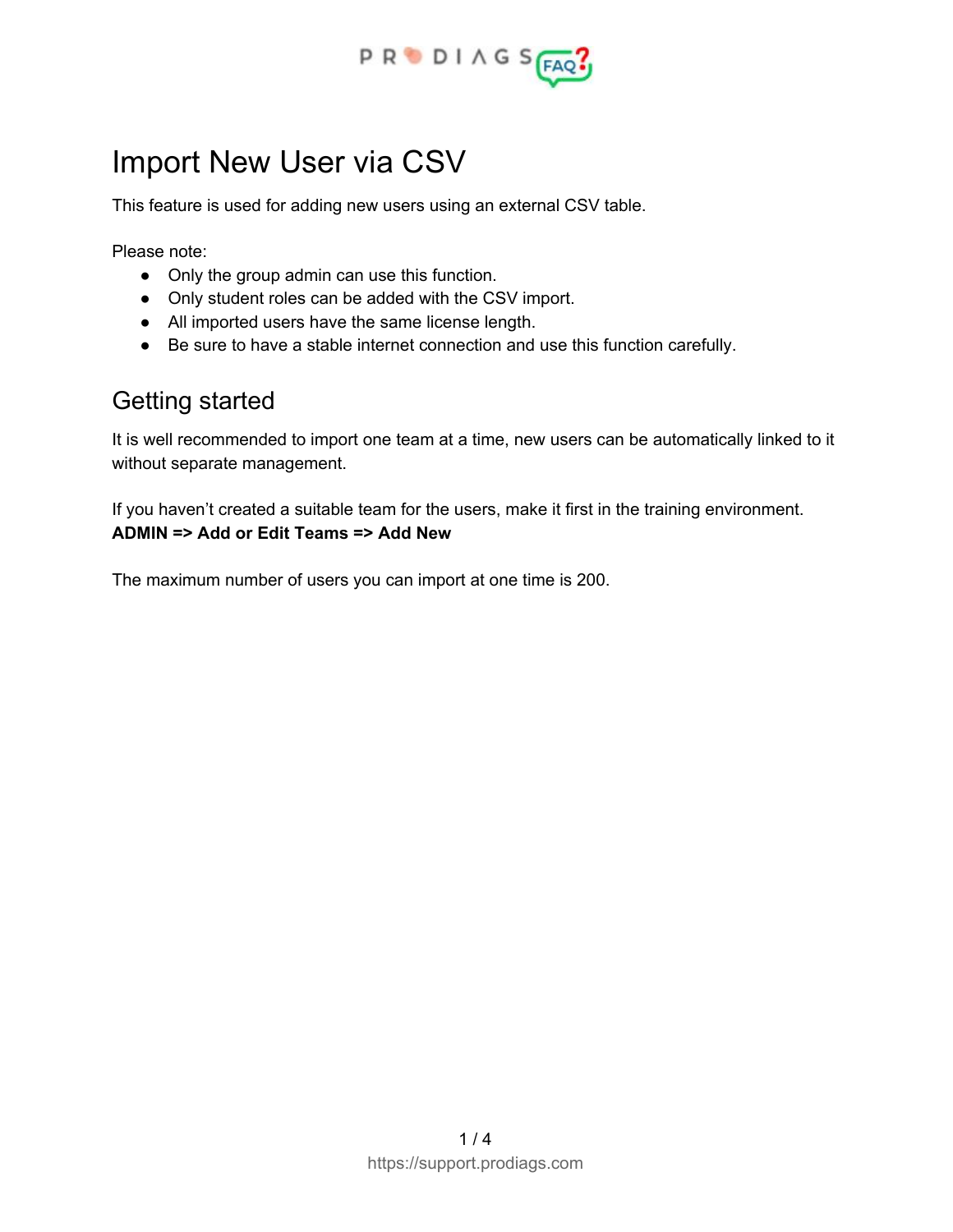

## CSV file

#### Important!

Make sure that the editor you use to create the CSV file uses UTF-8 character encoding.

A suitable editor is, for example, Google Sheets.

|                    |                   | $\mathbb{C}$     | D     |          |              | G                   |                   |
|--------------------|-------------------|------------------|-------|----------|--------------|---------------------|-------------------|
| <b>External ID</b> | <b>First Name</b> | <b>Last Name</b> | Email | Language | <b>Title</b> | <b>Organization</b> | <b>Occupation</b> |
|                    |                   |                  |       |          |              |                     |                   |
|                    |                   |                  |       |          |              |                     |                   |
|                    |                   |                  |       |          |              |                     |                   |
|                    |                   |                  |       |          |              |                     |                   |
|                    |                   |                  |       |          |              |                     |                   |

### **● Column A**

- **External ID** is a key that facilitates the possibility of archiving user data later to an external system. The user can see the data in personal settings, but can't edit it.
- **Column B** and **Column C** (mandatory)
	- User name. Can't be edited by the user.
	- Used for example in reports and certificates.
- **Column D** (mandatory)
	- Email address to be used as username.
	- An activation link will be sent to this email.
	- **○ It's not possible to change the username later!**
- **Column E** (mandatory)
	- Interface **language**.
	- An activation email will be sent using this language.
	- The 2-character ISO 639-1 format is used
		- EN, DE, FI, SV, EE, AR
		- If the language is not supported, the default is English.
	- The language can be changed afterwards in the users personal settings.
- **● Column F**
	- **Title**:
		- MS, MRS, MS
- **● Column G**
	- **○ Organization**
- **● Column H**
	- **○ Occupation**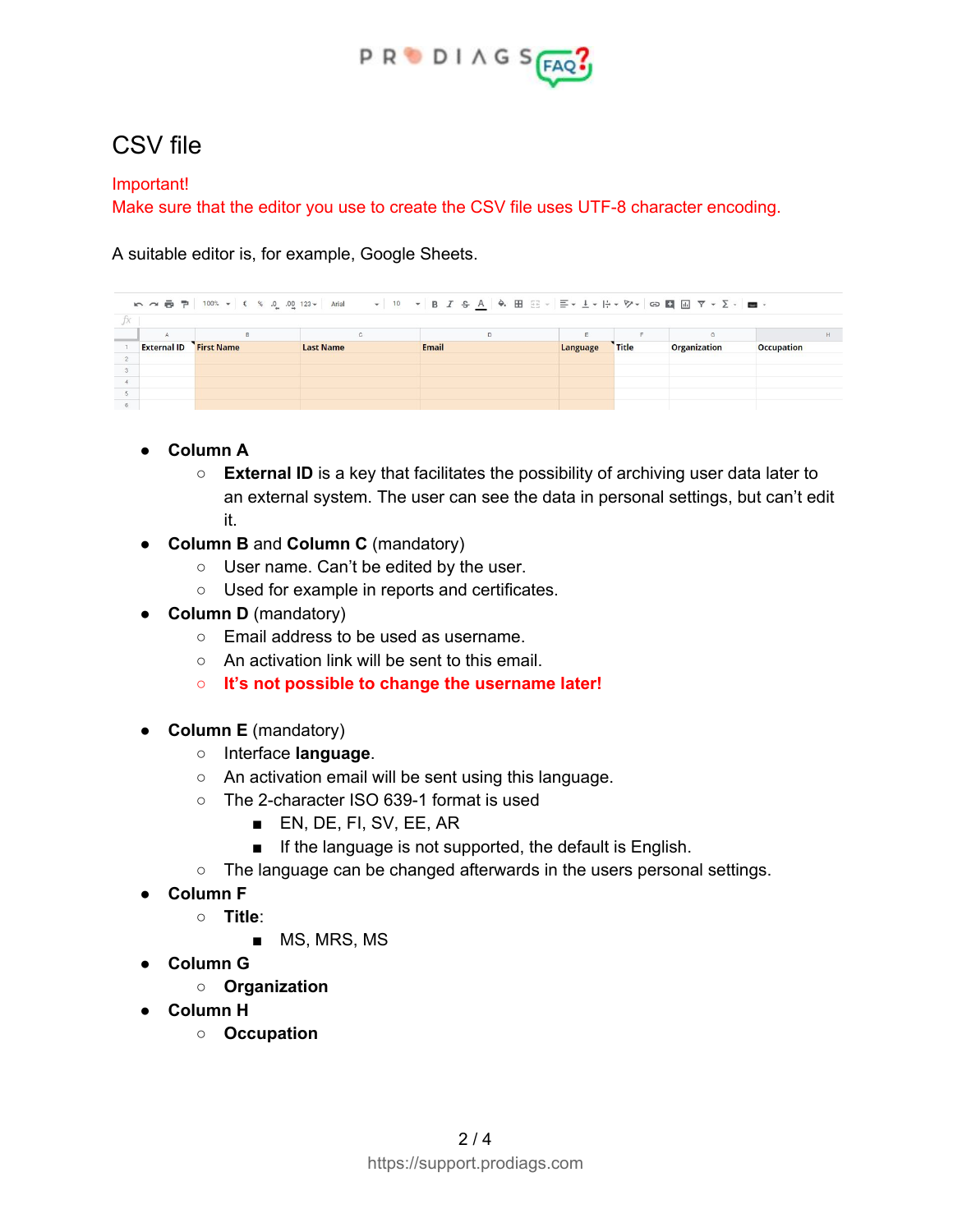

# Step 1 - Uploading and editing

Upload the CSV file from your computer to the server.

In the preview you can change the separator and make small corrections if necessary. If you need to make bigger corrections, it's easier to edit the file on your computer and then upload the file again to the server.

### Step 2 - Preview and inspection

| External ID | <b>First Name</b> | Last Name | Email                        | Language  | Title | Organization | Occupation |
|-------------|-------------------|-----------|------------------------------|-----------|-------|--------------|------------|
| ŵ           | Rolo              | Russell   | rolo.russell@domain.com      | EN        |       |              |            |
| m           | <b>Elihu</b>      | Albertson | elihu.albertson@domain.com   | <b>EN</b> |       |              |            |
| 面           | Zack              | Colt      | zack.colt@ domain.com        | EN        |       |              |            |
| ŵ           | Maris             | Wayne     | maris.wayne@domain.com       | EN        |       |              |            |
| 面           | Keegan            | Norman    | keegan.norman@domain.com     | EN        |       |              |            |
| Ŵ           | Bethanie          | Sinclair  | bethanie.sinclair@domain.com | EN        |       |              |            |
| 面           | Lallie            | Perkins   | lallie.perkins@domain.com    | <b>EN</b> |       |              |            |
| ŵ           | Harland           | Hendry    | harland.hendry@domain.com    | EN        |       |              |            |
| 面           | Fredric           | Rennold   | fredric.rennold@domain.com   | EN        |       |              |            |
| ŵ           | Sage              | Hyland    | sage.hyland@domain.com       | EN        |       |              |            |

A programmatic check of the design is performed in the preview.

Critical errors are displayed with a red color, these are for example space marks in email addresses.

The yellow color displays the empty fields or data with abnormal symbols, but it's still possible to import the data.